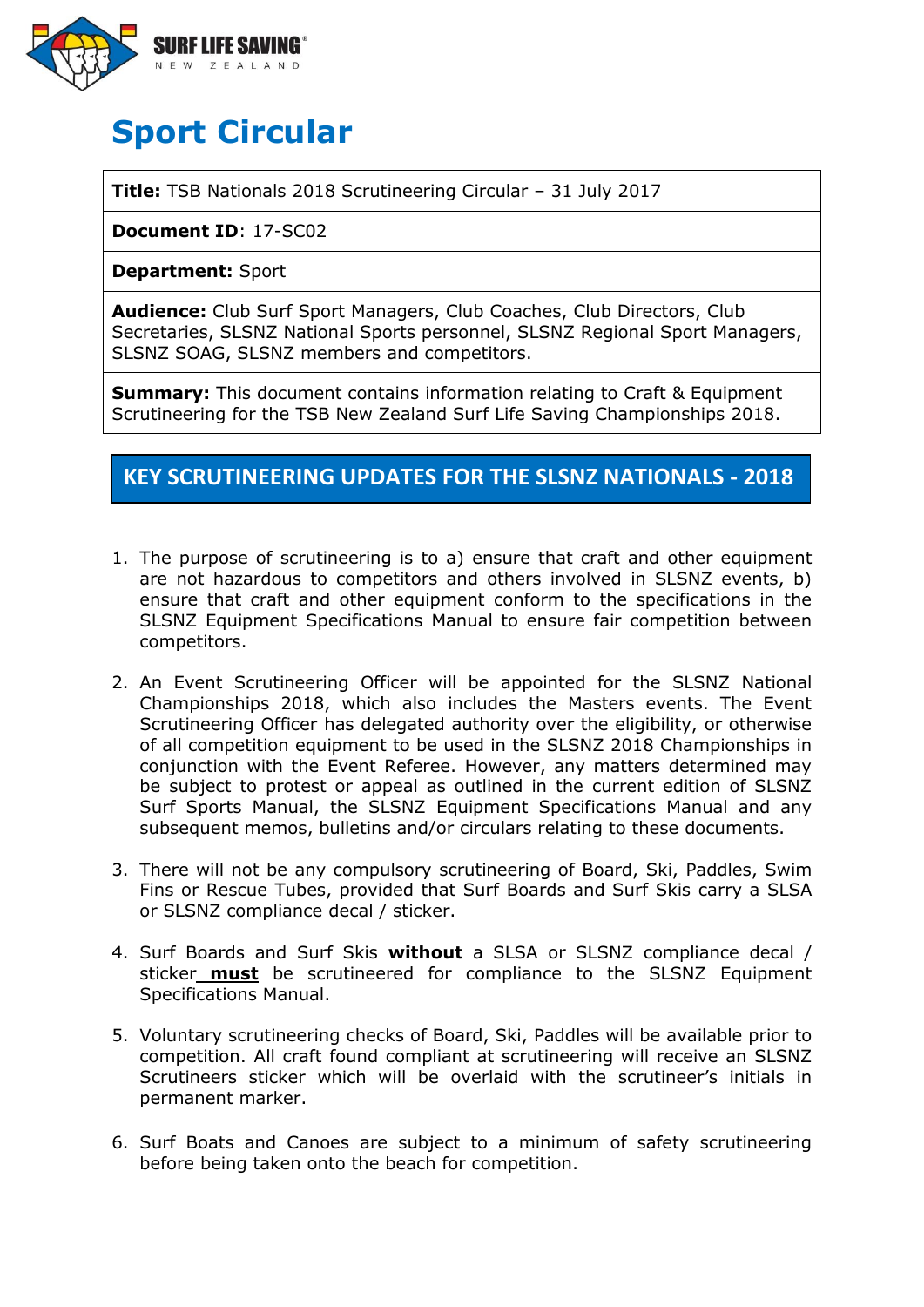

- 7. In addition to the above, SLSNZ reserves the right to carry out random scrutineering checks throughout the championships of all or any equipment, including boats and canoes, used in competition including safety, weight, dimensions, and ancillary fittings against specifications (refer to the SLSNZ Equipment Specifications Manual) at any time before, during or immediately after competition.
- 8. All medal winners should expect to have their craft scrutineered as soon as practicable upon completion of their race.
- 9. The SLSNZ Nationals 2018 Craft and Equipment Scrutineering location and confirmed timetable will be advised to teams in the competition memos.

## **PROPOSED SCRUTINEERING TIMES**

#### **Board and Ski Scrutineering Times**

Board & Ski scrutineering equipment will be available for competitors to have craft checked before competition. This will be carried out by appointed scrutineers during the following times:

Wednesday 14 March 3pm to 6 pm Thursday 15 March 7 am to 6 pm Friday 16 March 7 am to 3 pm Saturday 17 March 7 to 8 am Sunday 18 March 7 to 8 am

#### **Boats and Canoe Scrutineering Times**

All boats and canoes must be scrutineered for safety as a minimum before they are taken onto the beach for competition. Scrutineering times are as follows: Wednesday 14 March 3pm to 6 pm

Thursday 15 March 7 am to 3 pm Friday 16 March 7 am to 3 pm

## **Additions to the Equipment Specification Manual – Boards & Skis**

In addition to the SLSNZ Equipment Specifications Manual the following terms and conditions will apply for the SLSNZ Championships 2018:

- 1. Competitors are urged to check their craft for safety and compliance prior to use in competition. Scrutineers will be available to assist in this process. At any time before, during or immediately after competition any boards or skis used in competition shall be subject to full scrutineering including safety, weight, dimensions, and ancillary fittings against specifications (refer to the SLSNZ Equipment Specification Manual.
- 2. Craft being checked and failing scrutineering shall be treated as follows: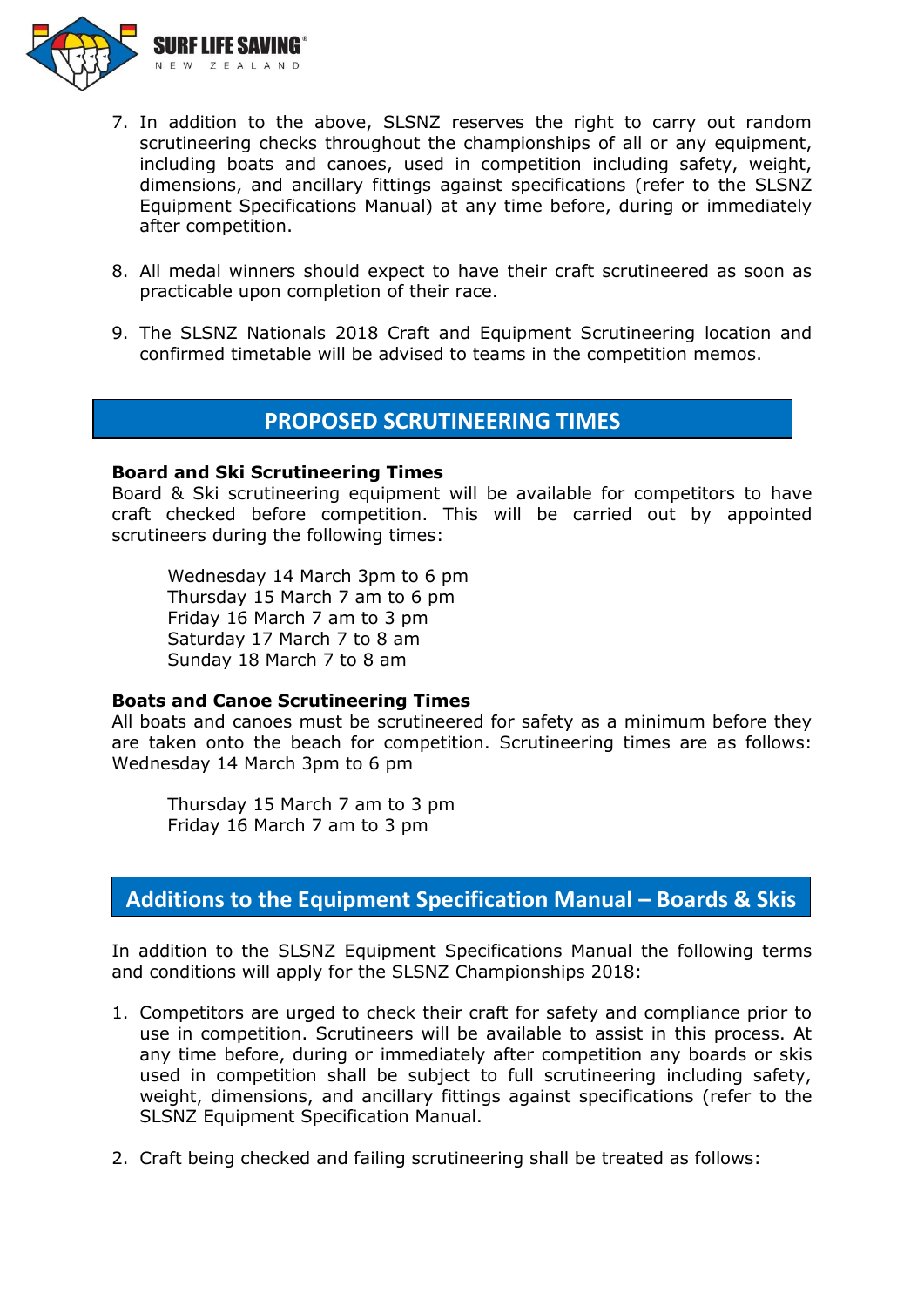

- i) If a craft is found to be underweight at scrutineering prior to its first use in competition the competitor may rectify the fault or provide a substitute craft for scrutineering.
- ii) If a craft is underweight after use, the competitor may be disqualified from the race they competed in, further competition in these championships and further action may be taken.
- iii) If craft is deemed unsafe, the competitor may rectify the fault or provide a substitute craft for scrutineering.
- iv) If a ski is found to be over length or under width at scrutineering, prior to its first use in competition, the competitor may rectify the fault or provide a substitute craft for scrutineering.
- v) If a ski is found to be over length or under width during or after competition, the competitor may be disqualified from the race they competed in, further competition in these championships and further action may be taken.
- vi) If a board is found to be over length at scrutineering, prior to its first use in competition, the competitor may rectify the fault or provide a substitute craft for scrutineering.
- vii) If a board is found to be over length during or after competition, the competitor may be disqualified from the race they competed in, further competition in these championships and further action may be taken.
- 3. In addition, if such failure as detailed in 2 above, is deemed to have occurred due to alterations being carried out on the craft after manufacture then the competitor may also be disqualified from further competition in these championships and further action may be taken. It should be clarified that, in the event of a competitor (and/or team) being excluded from an event, then any other competitor (and/or team) who would otherwise not have qualified in that heat, would then be advanced in the competition.
- 4. However, the exclusion of a competitor (and/or team) for non-specification equipment found in a scrutineering check before a round/event, will not be retrospective to earlier heats or competitions and will not advance (other) competitors (and/or teams) who were thus eliminated.
- 5. All boats and canoes will be required to be presented in their "Racing Weight" condition i.e. "Bare Structural Condition" including seats, foot blocks, pumps but excluding oars, rowlocks, batteries, rescue tubes and any other additional equipment. Any protective padding etc. placed around the quarterbars and in other places in boats may be left in place for weighing but if a weight problem is noted, this may also be required to be removed from the boat along with other equipment for reweighing to determine the "Bare Structural Condition" weight. All boats and canoes found compliant at scrutineering will receive an SLSNZ scrutineer's sticker which will be overlaid with the scrutineer's initials in permanent marker.

In addition, at any time before during or immediately after competition any equipment used in competition shall be subject to full scrutineering including safety, weight, dimensions, and ancillary fittings against specifications i.e. random scrutineering may take place at any time throughout the